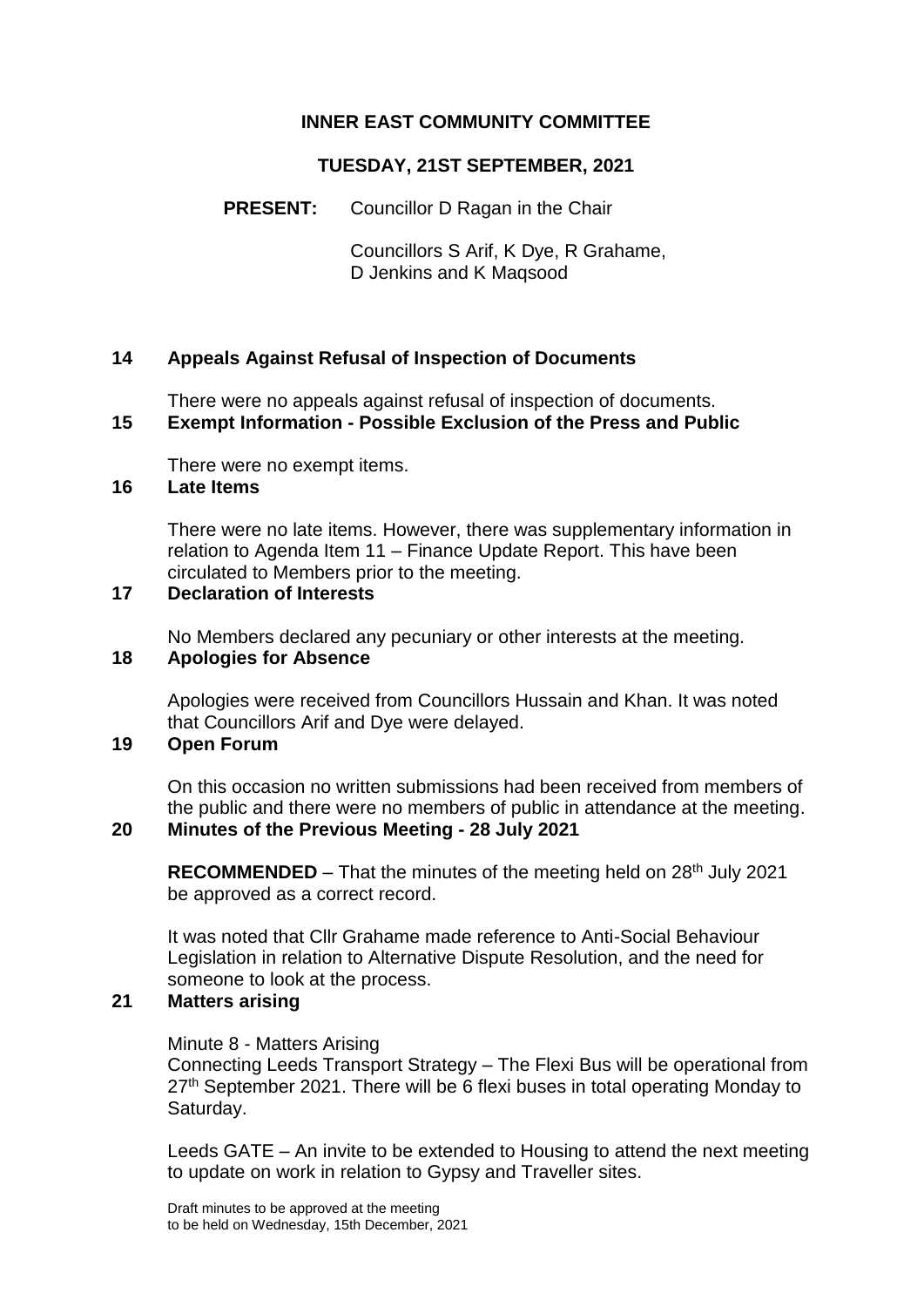Minute 10 – Update Report – Green Garden Scheme – Housing and Social Care to take matters of assistance with those who require the scheme. The Chair said that if any issues arise and gardens are not tidied then it can be dealt with through the Community Committee.

*Cllr Arif joined the meeting at 17:10 Cllr Dye joined the meeting at 17:12*

## **22 City Plan Engagement**

The Head of Locality Partnerships submitted a report that introduced a verbal update on the development of a City Plan for Leeds in the Inner East Community Committee Area and an opportunity for input from elected members and residents to feed into the Plan.

The following were in attendance:

- Councillor J Dowson, Deputy Executive Member for the Leader's Portfolio
- Mike Eakins, Policy Officer

Councillor Dowson gave a brief introduction to the context behind the development of a new City Plan, highlighting the significant changes since the last Best Council Plan was launched ten years ago – locally, nationally, and globally. The Policy Officer set out some of the key ambitions and drivers that will shape the new plan, and then sought feedback from Members on their priorities for Leeds particularly in the Inner East area over the next ten years.

Members' discussions included:

- The need for Members to be kept updated on strategies and current partnerships
- Standard of housing, it was noted that housing in Inner East required improvements and there was a need for more affordable housing.
- Inner East is a densely populated area, Covid had highlighted that this area needed more green space facilities.
- The Plan needs to set clear priorities for the city and not become an unwieldy document
- School examinations need to be focused, so that young people leave with the skills they require for life including literacy.
- The Plan needs to address those Not in Education, Employment or Training (NEET's).
- Improved transport in the Inner East area.
- Resources and funding are required in the inner-city areas to narrow the gap in relation to inequalities, poor health and poor attainment.
- Jobs and skills shortage need to be addressed.
- The City Plan needs to be a partnership with businesses, third sector and voluntary sector.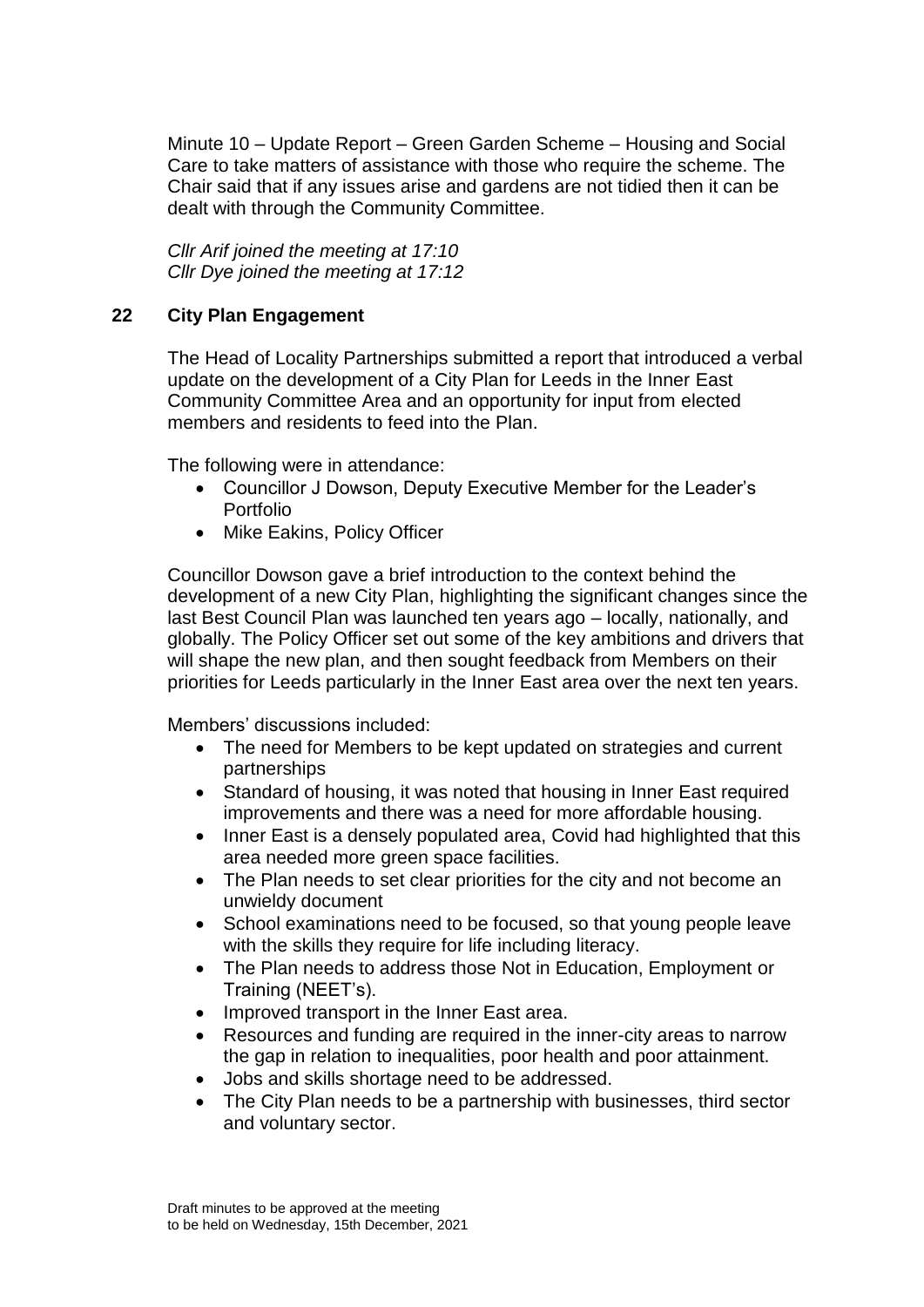The Community Committee suggested that Cllr Dowson and the Officer may wish to attend resident community groups to hear the views of residents from the Inner East area.

Cllr Dowson said that she would be happy to attend any groups to discuss the plan and listen to residents.

The Chair thanked Cllr Dowson and Mike for their attendance at the meeting.

**RESOLVED** – That the contents of the report and presentation, along with Member's comments, be noted.

### **23 Library Service Update Report**

The report of the Chief Officer Community Hubs, Welfare and Business Support provided the Inner East Community Committee with an overview of the activity of Leeds Libraries during the past 18 months and outlined key priorities for the service as part of the Service Recovery Strategy.

The following were in attendance for this item:

- Andrea Ellison, Chief Librarian
- Mark Kirkby, Senior Librarian

The Chief Librarian informed members that the report provided a city-wide overview on changes to the structure of the service and schemes / projects that have taken place during the pandemic such as digital services, as well as an update on the services key priorities over the coming months. Members were informed that a service update on a more local basis will be provided at the Inner East Community Committee next year.

The Community Committee were informed of the following points:

- *Education involvement*. The Library Service is looking at revitalising the offer to schools, and the school programme will take shape over the next term with the focus being reading.
- *Digital exclusions and the offer for residents.* A telephone service and communications channel were set up during the pandemic, to aid those requiring digital support and the focus moving forward looks at managing mental health, and how to keep children safe online. Members were also informed of an iPad lending scheme that will be rolled out centrally to enable the public to use for group learning, educational purposes and reading. It was noted that the library offered a variety of digital resources in the form of E Books, E Magazines and E newspapers. Members were also advised of the Niche Academy – a range of free online tutorials from setting up an email account or getting started with social media to help build skills using online resources.
- *The impact on the use of services as a result of the pandemic*. It was confirmed that nationally the use of library services has been low. It was recognised that although libraries can offer many forms of digital access it does exclude those in the poorest areas of the city. Members were informed that the service aims to build confidence across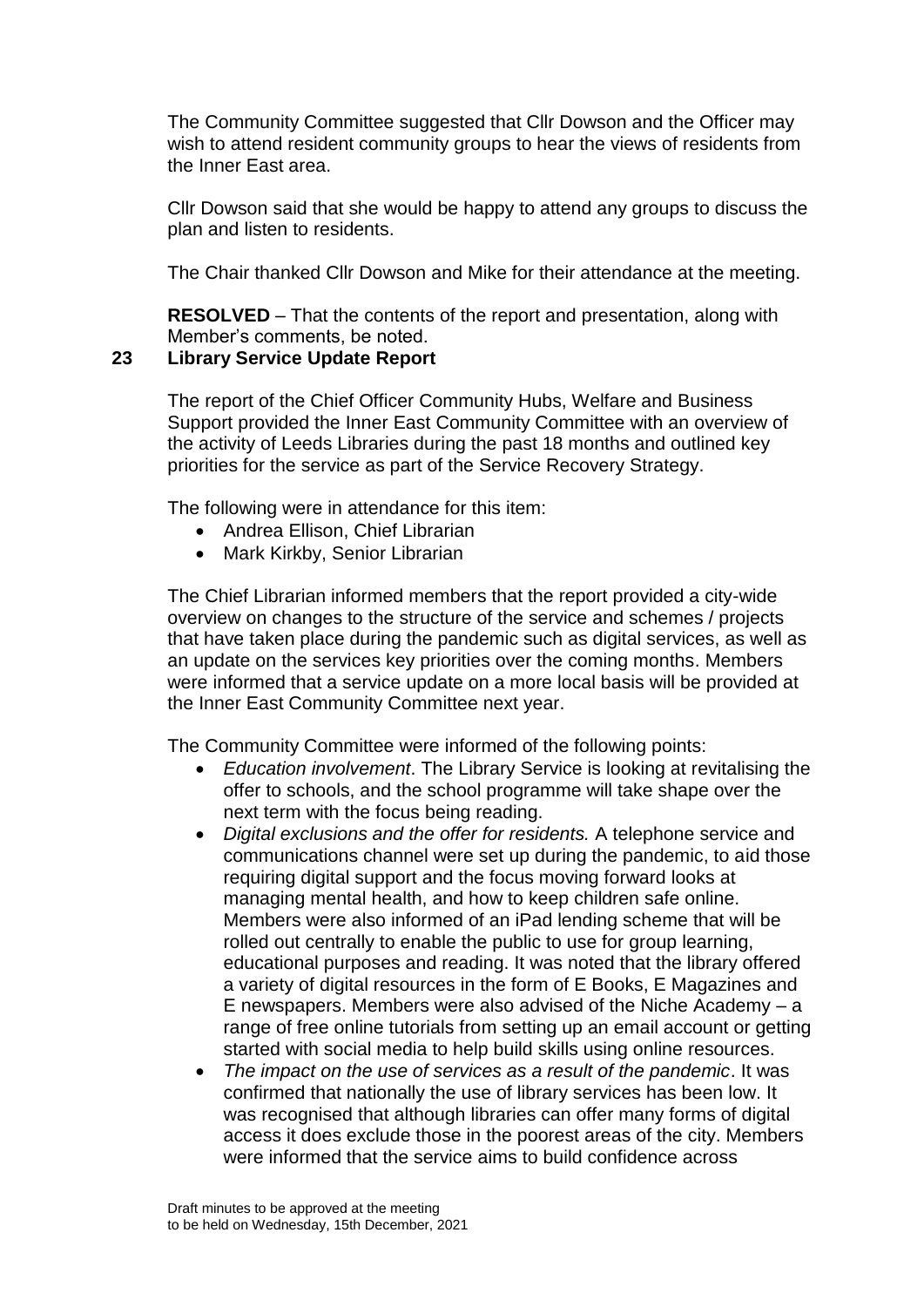communities for people to return to libraries and to re-introduce events over time, such as conversation tables and social activity groups.

The Community Committee recognised that the library service provided a valuable service to the Inner East providing a great space to meet people and to gain advice and knowledge in relation to digital information. It was also recognised that in an area where data poverty is a big issue it is a support service to residents.

It was noted that the library service can provide a variety of information for residents with staff who are knowledgeable and welcoming.

The Committee were advised that the library service also hold a number of antiquities which the library service wish to show. It is the proposal that these treasures be shown at events and venues so that residents can see them

It was suggested by the Community Committee that the service should work with the Community Champions to show the antiquities in the community environment.

The Chair thanked the officers for attending saying that she looked forward to receiving further reports and working with them in the future.

### **RESOLVED** –

a) To note the contents of the report and verbal update, along with members comments.

b) To note the intention to receive an update on services within the Inner East Community Committee area, at a future meeting.

## **24 Inner East Community Committee - Update Report**

The report of the Head of Locality Partnerships provided the Community Committee with an update of the work in which the Communities Team is engaged in, based on priorities identified by the Community Committee.

Cllr Jenkins highlighted paragraph 13 relating to Domestic Violence and Abuse Partnership Workshop. He informed the Community Committee that he had attended the workshop at which there were about 60 people in attendance. It had been a useful workshop and a Domestic Violence Board has now been set up. He suggested that Domestic Violence and Abuse Partnership be invited to a future meeting to provide an update.

### **RESOLVED** – To note the content of the report. **25 Inner East Community Committee - Finance Report**

The report of the Head of Locality Partnerships provided the Community Committee with an update on the budget position for the Wellbeing Fund, Youth Activity Fund, Capital Budget, as well as the Community Infrastructure Levy (CIL) Budget for 2021/22.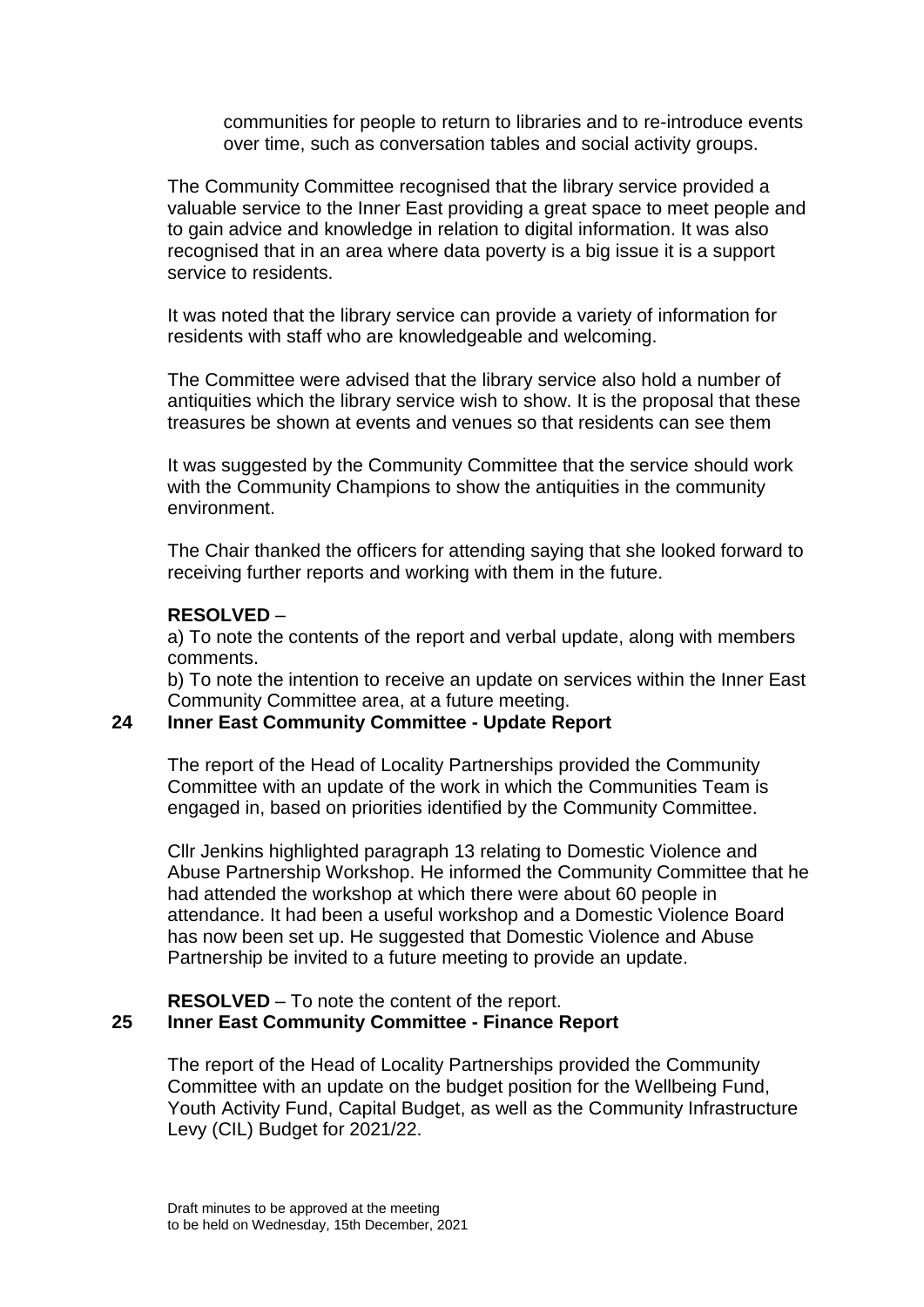Members were advised that the following projects had been considered and approved since the Inner East Community Committee held on 28<sup>th</sup> July 2021:

- BSA Welcome Back Party, Burmantofts & Richmond Hill £3,000
- Seacroft Men's Group, Killingbeck & Seacroft £8,063
- Leeds Urban Arts Project, Killingbeck & Seacroft £3,872.50
- Youth Radio Café, Killingbeck & Seacroft £3,450

Members were invited to consider the following projects:

| Project                | Wards                | Amount | Decision |
|------------------------|----------------------|--------|----------|
| Bags of Joy            | Gipton &             | £3,000 | Approved |
|                        | <b>Harehills</b>     |        |          |
| Seacroft Pedal         | Killingbeck &        | £1,460 | Approved |
| <b>Cycle Security</b>  | Seacroft             |        |          |
| Repair and             | Burnamtofts &        | £1,844 | Approved |
| replacement of         | <b>Richmond Hill</b> |        |          |
| alley gates            |                      |        |          |
| <b>Haselwood Drive</b> | Burmantofts &        | £600   | Approved |
| Temporary              | <b>Richmond Hill</b> |        |          |
| <b>CCTV Extension</b>  |                      |        |          |
| <b>Nowell Mount</b>    | Burmantofts &        | £2,915 | Approved |
| Pop Up Skate           | <b>Richmond Hill</b> |        |          |
| <b>Park Sessions</b>   |                      |        |          |

Members received the following information:

- The current remaining balance of the Wellbeing Budget is £145,996.40. Table 1 provided a list of the projects.
- Three projects had been declined since the last Community Committee on the 28<sup>th</sup> July:
	- o Streetworks Soccer Boggart Hill Outreach
	- $\circ$  Junior Sports Hub Sunday Youth Club
	- o LCC Youth Services Summer Activities
- Monitoring information had been provided by The Youth Association who had delivered the project 'Life in Leeds'.
- The remaining balance of the Youth Activity Fund is £76,001.14. The projects which had been supported were listed at Table 2.
- Table 3 listed the Small Grants and skips which have been requested. The remaining balance is £12,682.01 with a ward breakdown as follows; Burmantofts and Richmond Hill £2,753.17, Gipton and Harehills £4,261.17 and Killingbeck and Seacroft £5,666.67.
- Table 6 detailed the Capital projects with a remaining budget available of £79,718.80 with a ward breakdown as; Burmantofts and Richmond Hill - £29,127.34, Gipton and Harehils -£33,380.80, and Killingbeck and Seacroft - £17,210.66.
- Community Infrastructure Levy (CIL) was detailed in Table 7. A remaining balance of £75,598.07 was available to spend with the ward breakdown as follows; Burmantofts and Richmond Hill - £19,145.71, Gipton and Harehills - £33,436.65, and Killingbeck and Seacroft - £23,015.71.